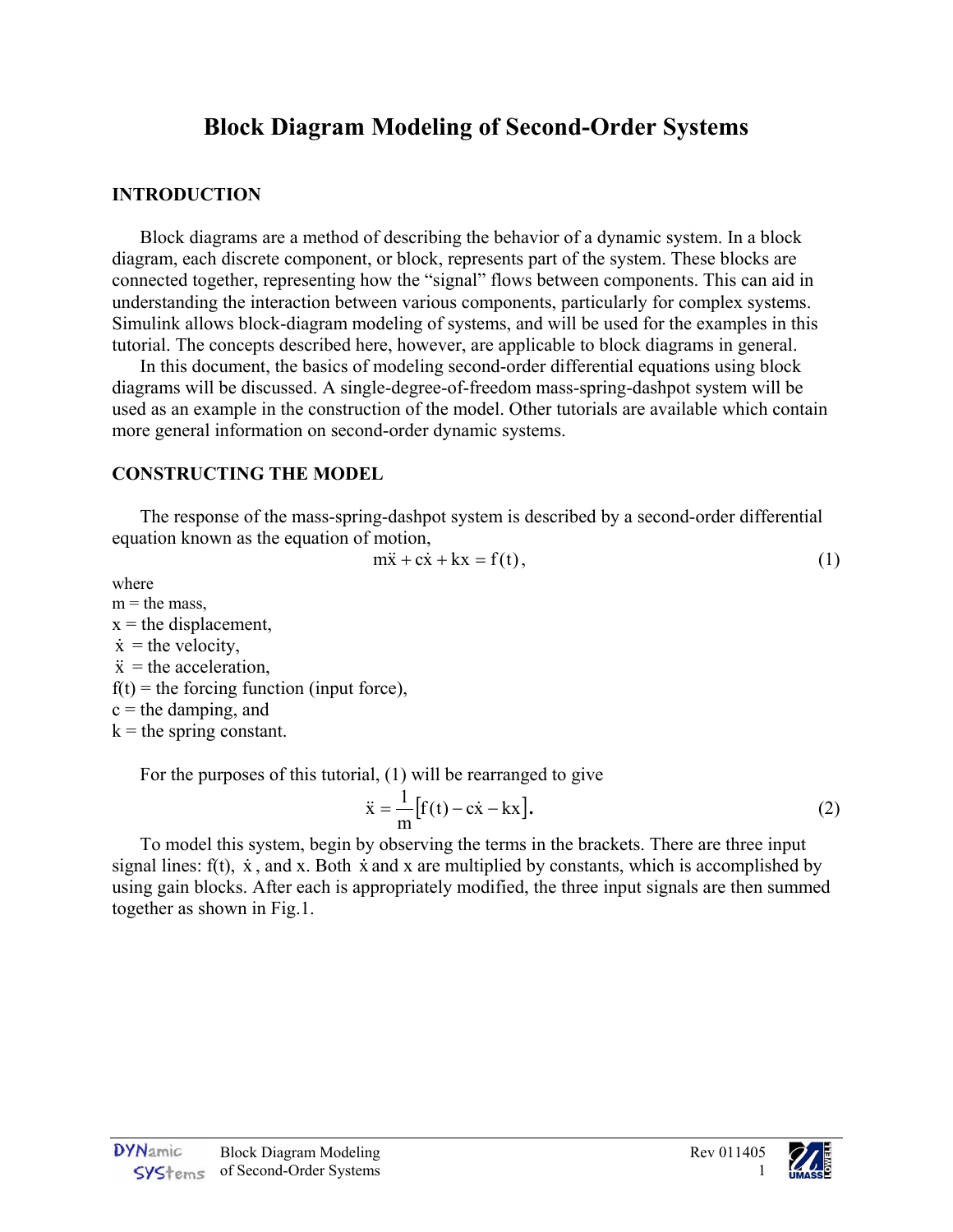

Fig.1. Summing the input signals. Fig.1. Summing the input signals.

The block in the center of the diagram is referred to as a summing junction. Note that in the Simulink model labels, "xdot" and "xddot" refer to  $\dot{x}$  and  $\ddot{x}$ .

Next, it can be seen that the bracketed term  $[f(t) - c\dot{x} - kx]$  is multiplied by the constant 1/m. Therefore, the output signal is passed through a gain block as shown in Fig.2.



Fig.2. Applying a gain to the output. Fig.2. Applying a gain to the output.

The output of this final gain block is  $\ddot{x}$ . The output of interest, however, is the displacement x. To obtain the x output signal, the x output signal is integrated twice, as shown in Fig.3.



Fig.3. Integrating the output signal twice to obtain x. Fig.3. Integrating the output signal twice to obtain x.

As can be seen in Fig.3,  $\dot{x}$  and x are both outputs from and inputs to the model. Therefore, two feedback loops are needed. A line is tapped off after the first integrator block and fed back in to the open  $\dot{x}$  port, and a line is tapped off after the second integrator and fed back in as x. After adding a scope block ("Scope1") to allow the output to be viewed in Simulink, and with some rearranging of blocks, the resulting model should look like Fig. 4. The block diagram is now complete.

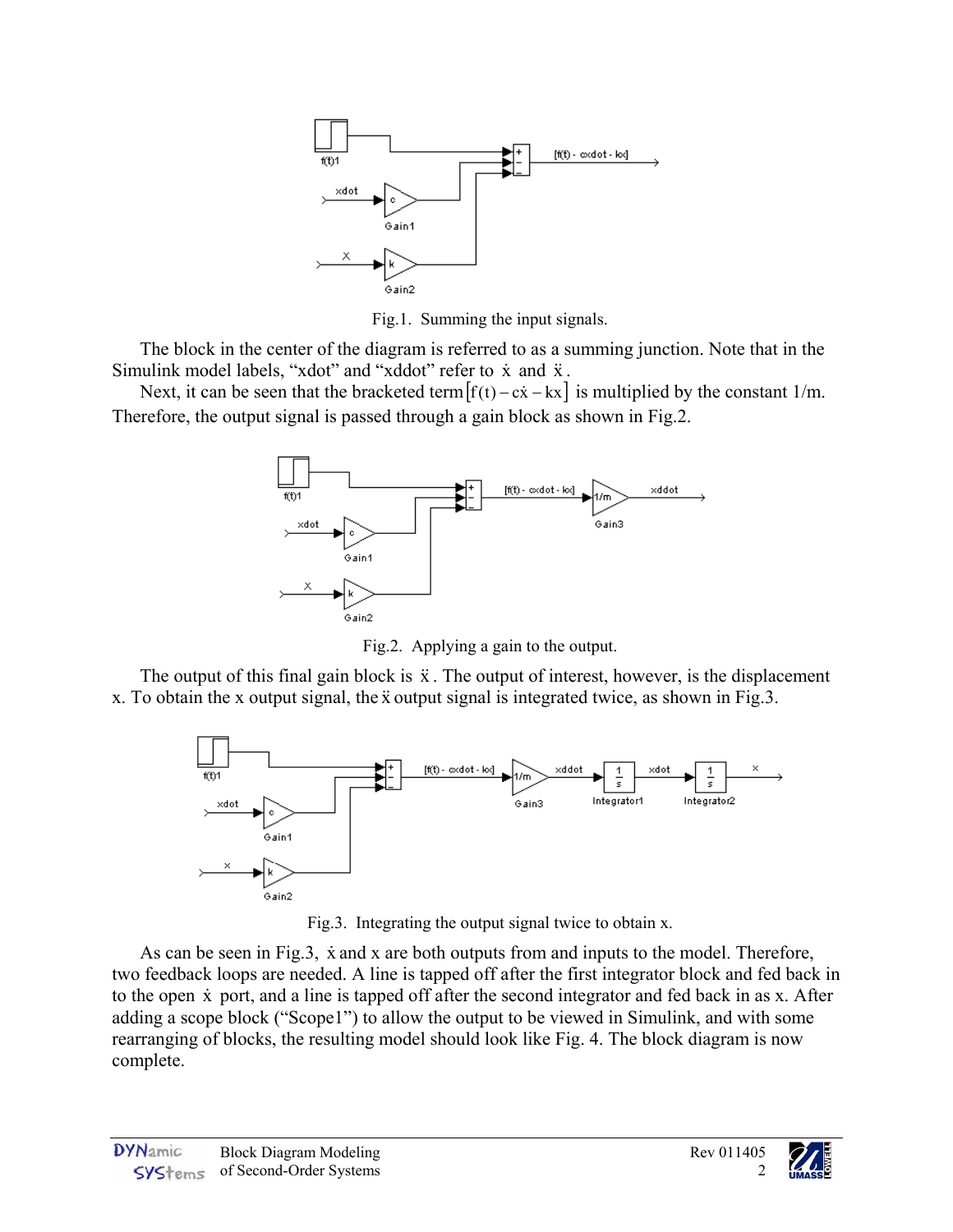

Fig. 4. The finished Simulink model for a second-order mass-spring-dashpot system. Fig. 4. The finished Simulink model for a second-order mass-spring-dashpot system.

## **EXAMPLE**

Numerical values will now be entered into the Simulink model, shown in Fig. 5 below, so that it can be used to determine the step response of a second-order system.



Fig. 5. Simulink model of second-order system. Fig. 5. Simulink model of second-order system.

Construct the model as shown, and enter the values given in Table 2.

| <b>Step block</b>                | Step time         |     |
|----------------------------------|-------------------|-----|
|                                  | Initial value     |     |
|                                  | Final value       |     |
| Mass gain block                  | Gain              |     |
| Damping gain block               | Gain              | 10  |
| Stiffness gain block             | Gain              | 500 |
| <b>Integration blocks (both)</b> | Initial condition | 0   |

|  | Table 2. Values used in Simulink model. |
|--|-----------------------------------------|
|--|-----------------------------------------|

When the result is viewed using the scope block, the result will appear as shown in Fig. 6.